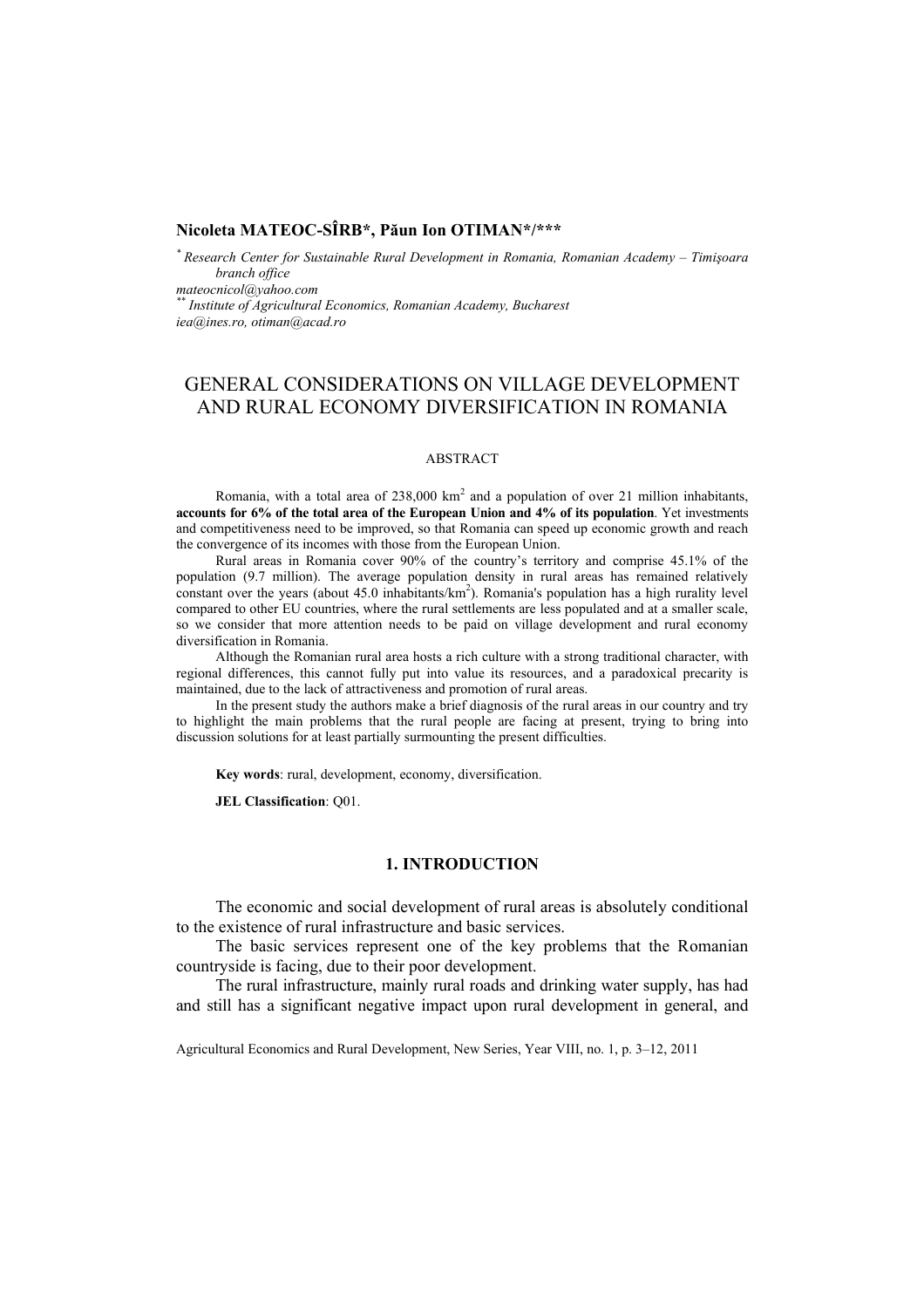upon encouraging agricultural or non-agricultural investments, in particular. The lack of water supply systems, of sewerage systems adversely impacts the rural people's health in the first place and it also represents a constraint to attracting investments in the area.

# **2. STATE OF KNOWLEDGE**

The Romanian villages have a distinctive character from the point of view of the cultural and architectural heritage, depending on region, which gives them a specific identity with regard to the life style, as well as to putting into value the local resources.

Generally, the Romanian rural area comprises agricultural activities. The nonagricultural activities are mainly based on forestry, agro-processing, small-scale trade activities, handicraft, services, mining activities, energy production, which are insufficiently developed.

Except for the mining industry and energy production, the non-agricultural activities are mainly carried out on micro-enterprises and small and medium-sized enterprises (SMEs).

**The rural economy is poorly diversified and still dependent on the agricultural activities, resulting in low incomes for the entrepreneurs in the rural areas**.

Until recent times, agriculture, the primary sector of the economy, represented the main supplier of jobs in our country's economy.

# **3. MATERIAL AND METHOD**

In order to identify the modalities to stop the degradation of Romanian villages and the village development possibilities, we used the following: an inventory of the current activities in the rural localities, analysis of their development level as well as the analysis of the rural development policies targeting the financial support to rural development, in the period 2007–2013, by EU and Romania's government.

# **4. RESULTS AND DISCUSSIONS**

At present, most rural people are working in agriculture, forestry and fisheries (64.2%), while only 18.7% are working in the secondary sector, and 17.1% in the third sector.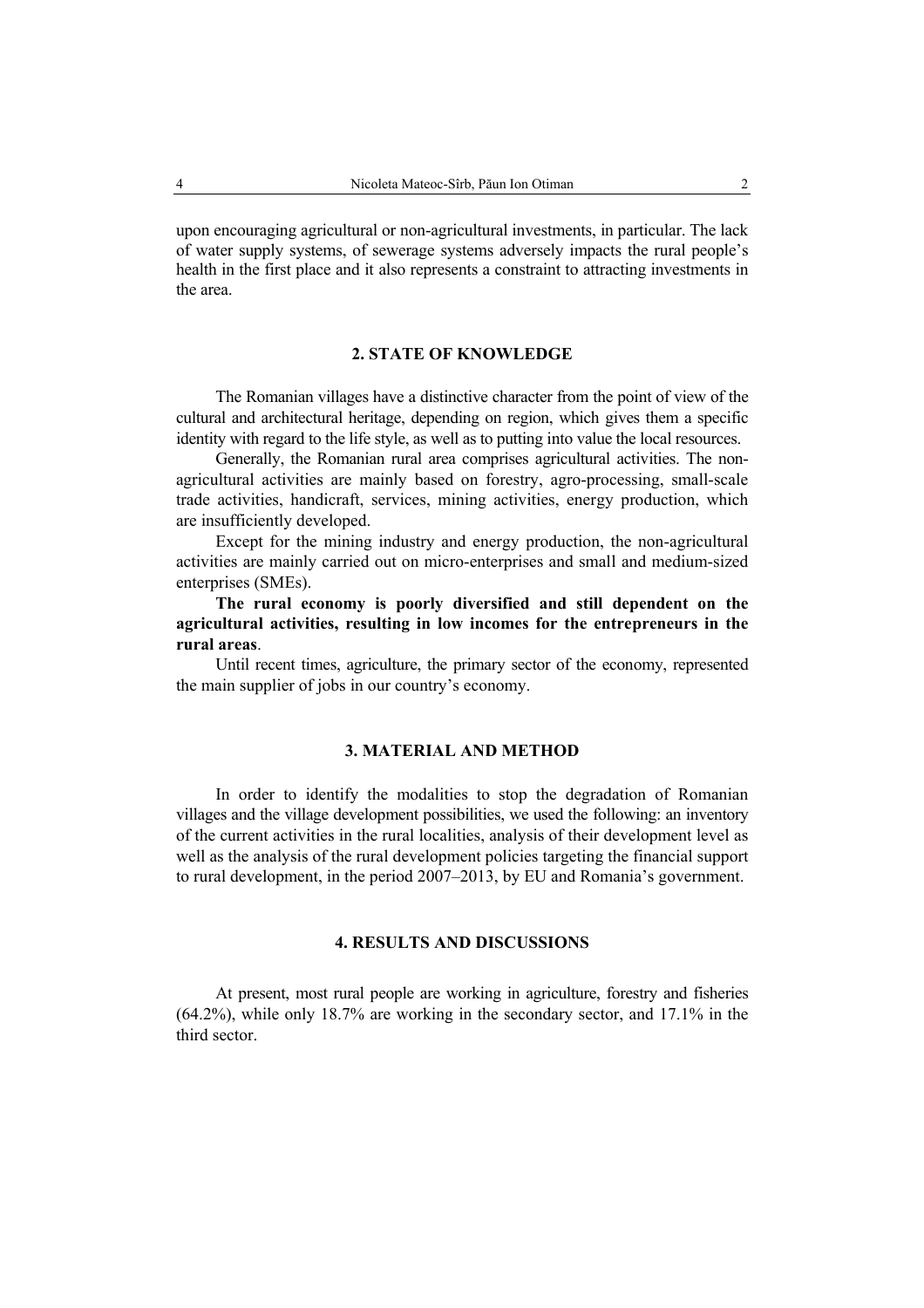### 4.1. AGRICULTURE SITUATION

The quality of the Romanian agricultural area represents the natural premise to the competitiveness of agricultural products. The basic agricultural products, obtained under medium technical conditions, are perfectly competitive with similar products from other countries, while in most assortments their quality is even higher.

Agriculture and forestry, by tradition, represent important branches of Romania's economy, both as regards the agricultural land area (14.7 million hectares), the area under forests and forest vegetation (6.7 million hectares), and mainly the share of the population employed in agriculture and forestry (26%) in total rural population.

Almost 80% of Romania's utilized agricultural area (UAA) is divided into two categories of farms: a very numerous group (80% of total holdings), consisting of small-sized holdings, under 5 ha, and **a very small group, of holdings over 50 ha in size** (13,830, which **operate 40% of UAA**). The remaining 20% of UAA is operated by an intermediary segment, consisting of **holdings from 5 to 50 ha,** which is quite a small segment compared to other countries from the European Union and needs to be developed. The small-sized farms mainly consist of individual household farms. At present, we can notice that agriculture as a branch of national economy is under strong decline.

We must also mention that young farmers (under 40 years old) account for less than 10% of total farmers, and they operate 10% of the utilized agricultural area (UAA). At the other pole, the farmers who are over the retirement age (over 65 years old) represent 43% of the total number of farmers and operate 31% of the utilized agricultural area.

Investments are needed in order to consolidate the commercial agricultural holdings, the application of new technologies in particular, targeting the improvement of the quality of obtained products, in order to reduce the production costs and increase their competitiveness, so that farmers can produce according to the Community standards, under market and competition conditions, while having in view environment protection, hygiene and animal welfare.

#### 4.2. BUSINESS DEVELOPMENT

Business development in Romania has great differences by regions, with regard to the small and medium-sized enterprises as well. Entrepreneurship development has a poor representation in rural Romania, as a result of the insufficient operation of material resources, of the deficient education, of the low level of utilities, as well as of the massive migration phenomenon to the urban areas and to foreign countries, mainly in the case of young population.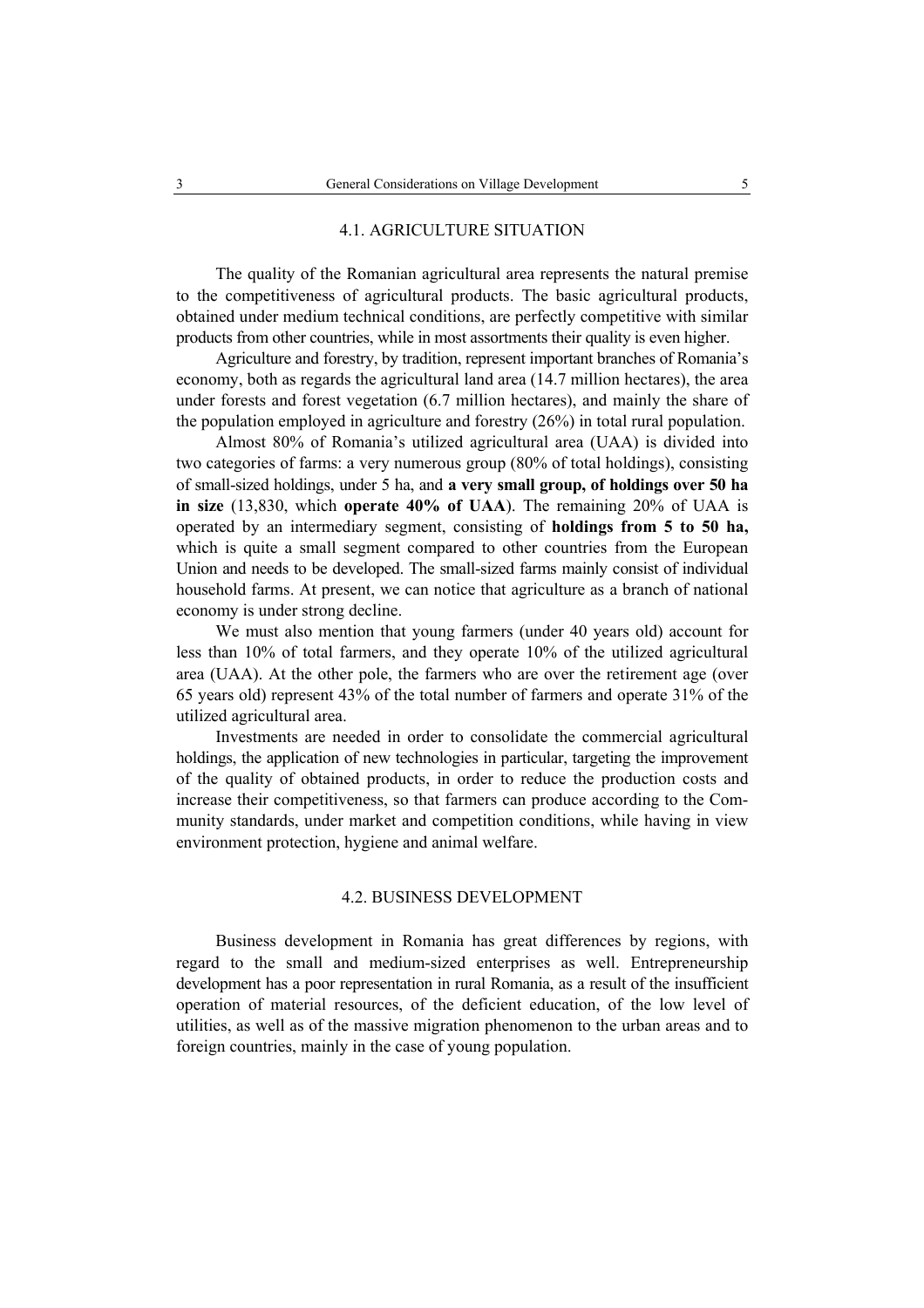The analysis of SMEs in the rural areas reveals their relative low capacity to respond to the exigencies related to the supply of jobs for the rural population.

**Out of total SMEs, more than 50% carry out trade activities**. The explanation for this strong orientation to trade activities is determined by the following: shorter period for investment recoupment, lack of capacities and abilities, impossibility to carry out other production activities out of lack of capital for advanced techniques and technologies. Thus, a need appear to support SMEs from other sectors, which can have a much more positive impact at the rural economy level, mainly in the agro-processing sector.

Processing of agricultural products by farmers in SMEs is needed in order to sell the agricultural production under increased economic efficiency.

#### 4.3. TOURISM

At regional level, the rural tourism development largely depends on the existence and quality of tourism boarding houses and on the presence of various types of activities, of folklore, by the existence of ethnographic regions and by the practice of agriculture and viticulture (agro-tourism). The tourism specific for the region Bucovina is the religious tourism, in Maramures the architectural and ethnographic tourism prevails, in Transylvania the recreational and cultural tourism, the art of cuisine and wines, while at the foot of the Carpathians fishing is practiced. The rural tourism and agro-tourism (specifically linked to on-farm activities) are activities that generate alternative incomes, which provide development possibilities for the Romanian rural area, due to the unique landscape, large semi-natural areas, to the inborn hospitality of rural people.

In this sector, we must mention that the rural tourism and agro-tourism activities in Romania are little mediatized by the tourism agencies both for the Romanian and foreign tourists.

# 4.4. INFRASTRUCTURE AND SERVICES IN THE RURAL AREA

The rural areas in Romania are affected by the significant lack of infrastructure and by its deficiencies, which adversely impacts both the economic development and the quality of life. The most important needs are related to: roads, drinking water supply, public sewerage system, waste management, electric power, thermal energy, access to internet, education and training, access to health services.

There are also major difficulties in the rural areas with regard to the **access to health and educational services**. In many areas, the rural population's access to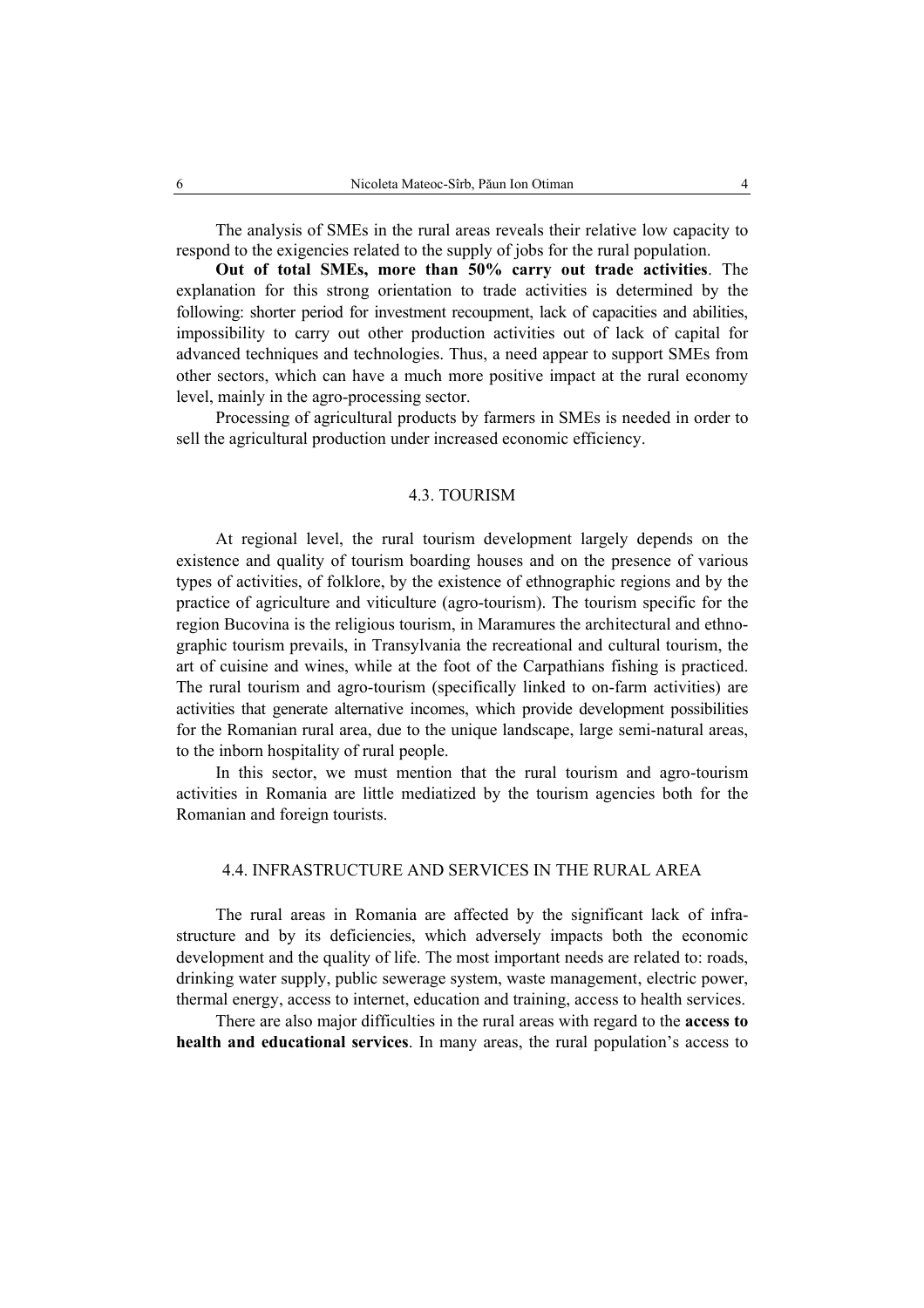basic education and health services is constrained by the deficient transport services, with a negative impact upon the urban-rural flow of physicians and teachers, and mainly on the development of production activities and the attraction of investors. **Adequate roads are an essential condition for economic development, besides the other human and social development areas**.



Figure 1. Distribution of physicians and ancillary medical staff by residence areas  $(\%).$ 

Incomes on rural households that mainly come from farm production account for 45% of total income, while in urban areas 62.4% come from wages.

For a realistic assessment of Romania's development level, it is useful to compare our country's situation to that of the other EU Member States, to which we have to get closer with regard to the economic and social development level. The main indicators regarding our country's development compared to those from the other EU Member States are presented in Table 1.

In general, in order to highlight the discrepancies, the differences are quantified by using the macroeconomic indicators total GDP or GDP per capita, calculated at regional level.

The most common indicator is GDP per capita, which is mostly used due to its double sense: (1) as measure of the output volume from the economic activity and (2) as expression of the incomes cashed by the participants to the economic activity in a certain area.

For the present period, we consider that the rural development programs should be designed so as to:

– start from regional level and encourage the local development initiatives, on the basis of available resources;

– place people with their problems and needs at the core of concepts and decisions;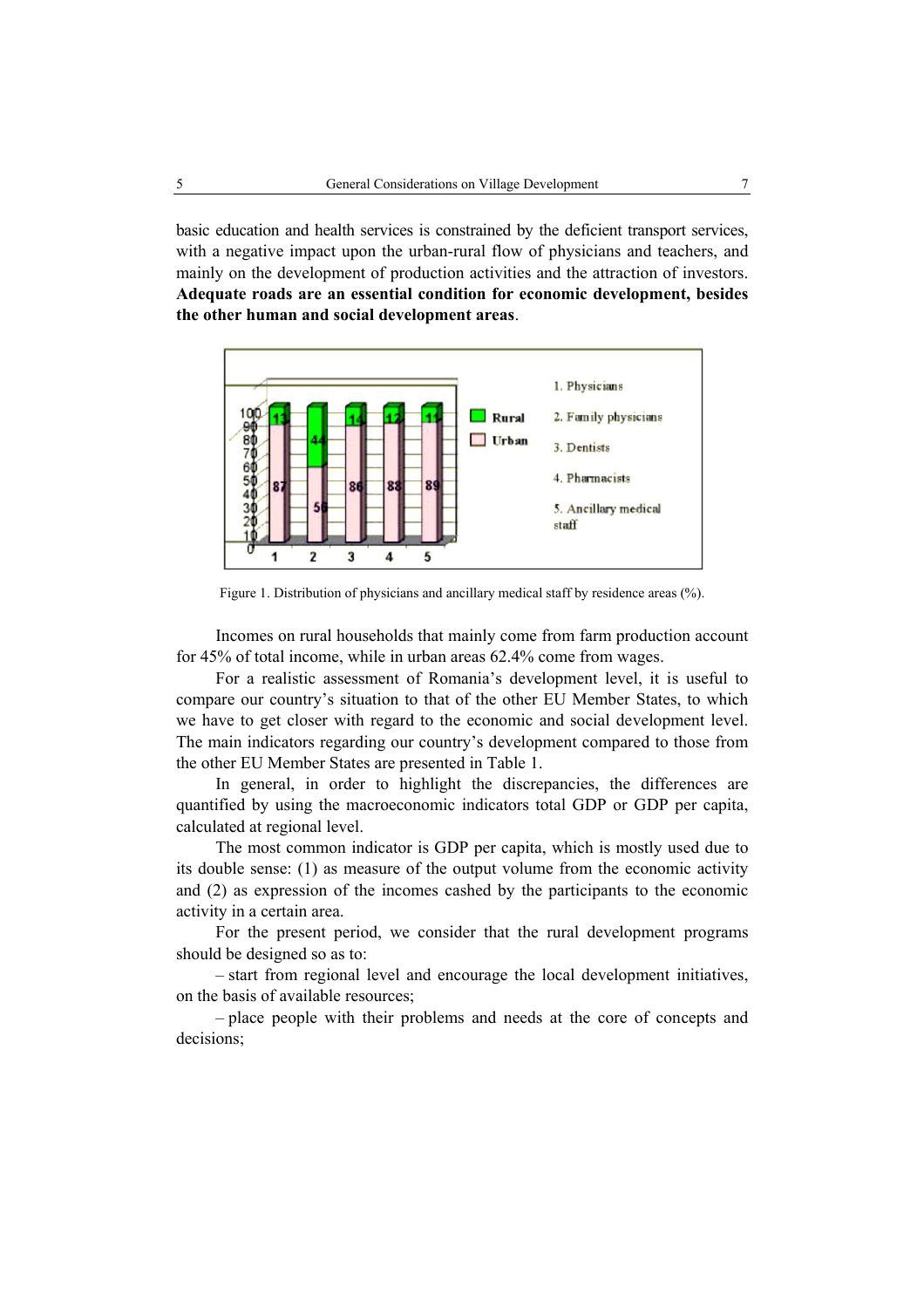– protect and maintain the positive values of rural society, mainly the traditional family life values, aiming at integrating the young people into community life;

– strengthen and consolidate the community life;

– preserve and promote the cultural and historical particularities of the rural region;

– encourage economic activity diversification;

– encourage the rural population's relations with the rest of society;

– determine the increase of the rural population's quality of life.

| Specification                         | U.M                 | Romania | <b>European Union</b> |
|---------------------------------------|---------------------|---------|-----------------------|
| Total population                      | million             | 21.8    | 376.5                 |
| Total area                            | km                  | 238391  | 3 191 000             |
| Population density                    | loc/km <sup>2</sup> | 91.4    | 118                   |
| Population dynamics in 2002/2001      | $\frac{0}{0}$       | 95.0    | 103.0                 |
| Share of rural population             | $\frac{0}{0}$       | 46.7    | $17.5$ <sup>*</sup>   |
| Structure of population by age groups | $\frac{0}{0}$       | 100     | 100                   |
| $\bullet$ 0-14 years                  | $\frac{0}{0}$       | 17.3    | 17.4                  |
| $\bullet$ 15-64 years                 | $\frac{0}{0}$       | 68.6    | 67.0                  |
| • 60 years and over                   | $\frac{0}{0}$       | 14.1    | 15.6                  |
| GDP/capita (ppc)                      | Euro/capita         | 5.700   | 24.238                |
| Structure of employed population      | $\%$                | 100     | 100                   |
| Agriculture                           | $\frac{0}{0}$       | 36.2    | 4.5                   |
| Industry, constructions               | $\frac{0}{0}$       | 39.0    | 29.3                  |
| Services                              | $\frac{0}{0}$       | 34.8    | 66.2                  |
| Unemployment rate                     | $\frac{0}{0}$       | 8.4     | 9.2                   |
| Birth rate                            | $\%o$               | 10.5    |                       |
| Average lifespan:                     |                     |         |                       |
| $\bullet$ Men                         | years               | 67.6    | 74.6                  |
| • Women                               | years               | 74.9    | 80.9                  |

*Table 1*  Main indicators regarding Romania's development compared to EU in the year 2008

\*Only the population from the localities with demographic density under 100 inhabitants/ $km^2$ . *Source*: National Commission for Statistics, "Romania's Statistical Yearbook", 2008.

**At present, the rural people can diversify their activities by handicraft, services or other non-agricultural activities with funding allocated through the National Rural Development Program 2007–2013**.

**Measure 312 Support for the creation and development of microenterprises** included in Axis 3 **"Improving the quality of life quality in rural areas and diversification of the rural economy"** gives rural people the possibility to make the following types of investments.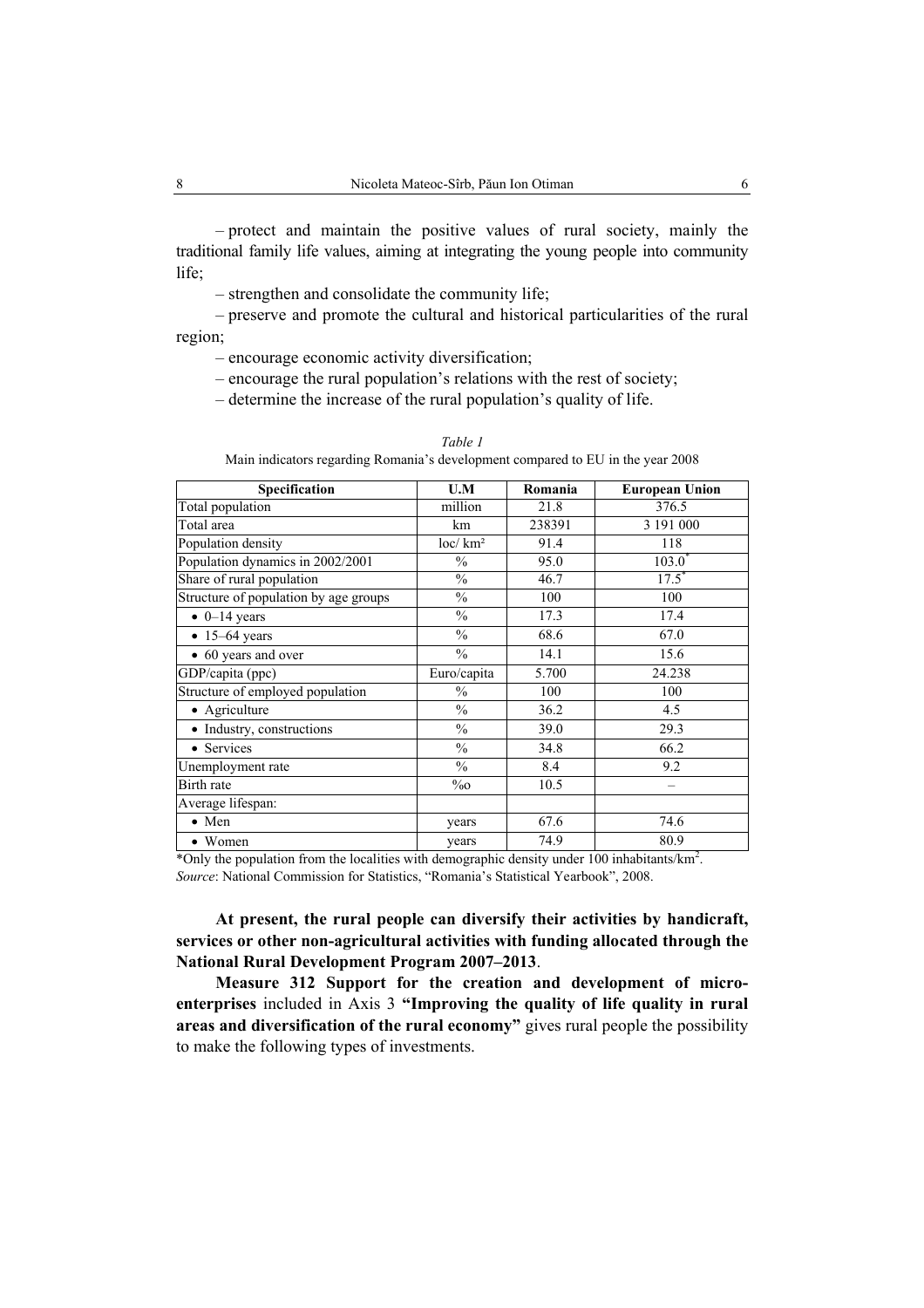#### **Investments in non-agricultural manufacturing activities** such as:

• Light industry (leather goods, footwear, wool, furs, knitwear, household appliances, odorants, etc.);

• Industrial processing of wood products – starting from timber (*e.g*. furniture);

• Fine mechanics, machinery assembling, tools and household appliances, package manufacturing, etc.

**Investments for the development of handicraft activities,** cottage industry and other traditional non-agricultural activities with local specificity (iron, wool processing, pottery, embroidering, manufacturing of traditional musical instruments, etc.), as well as their marketing (small shops for selling own products obtained from these activities).

# **Services for the rural population**, such as:

• Tailor shop, barber's shop, shoemaker's:

• Internet services;

• Mechanization, transport services (other than the procurement of transport means), phyto-sanitary protection, sanitary-veterinary services and livestock artificial insemination;

• Machinery, tools and household appliances repair services.

**Investments in renewable energy production** by the procurement of renewable energy production equipment.

**Measure 121 – "Modernization of agricultural holdings"** under Axis 1 – **"Improving the competitiveness of agricultural and forestry sector"** also enbles farmers to get financial support for the consolidation of agricultural holdings and increase their economic efficiency.

This measure has as a *general objective* the increase of the agricultural sector competitiveness by a better use of human resources and production factors and meeting the national and EU standards.

**The specific objectives** refer to:

1. Introduction and development of new technologies and procedures, production diversification, adjustment of production profile, quantity and quality to market requirements, to the ecological products market included, as well as the production and use of energy from renewable sources.

2. Adapting the agricultural holdings to EU standards.

3. Increase of incomes on supported agricultural holdings.

4. Support to members of producers' groups or of other association forms in order to encourage the association phenomenon.

**The operational objectives** refer to the following: promoting investments on agricultural holdings in the crop and animal production sectors for new buildings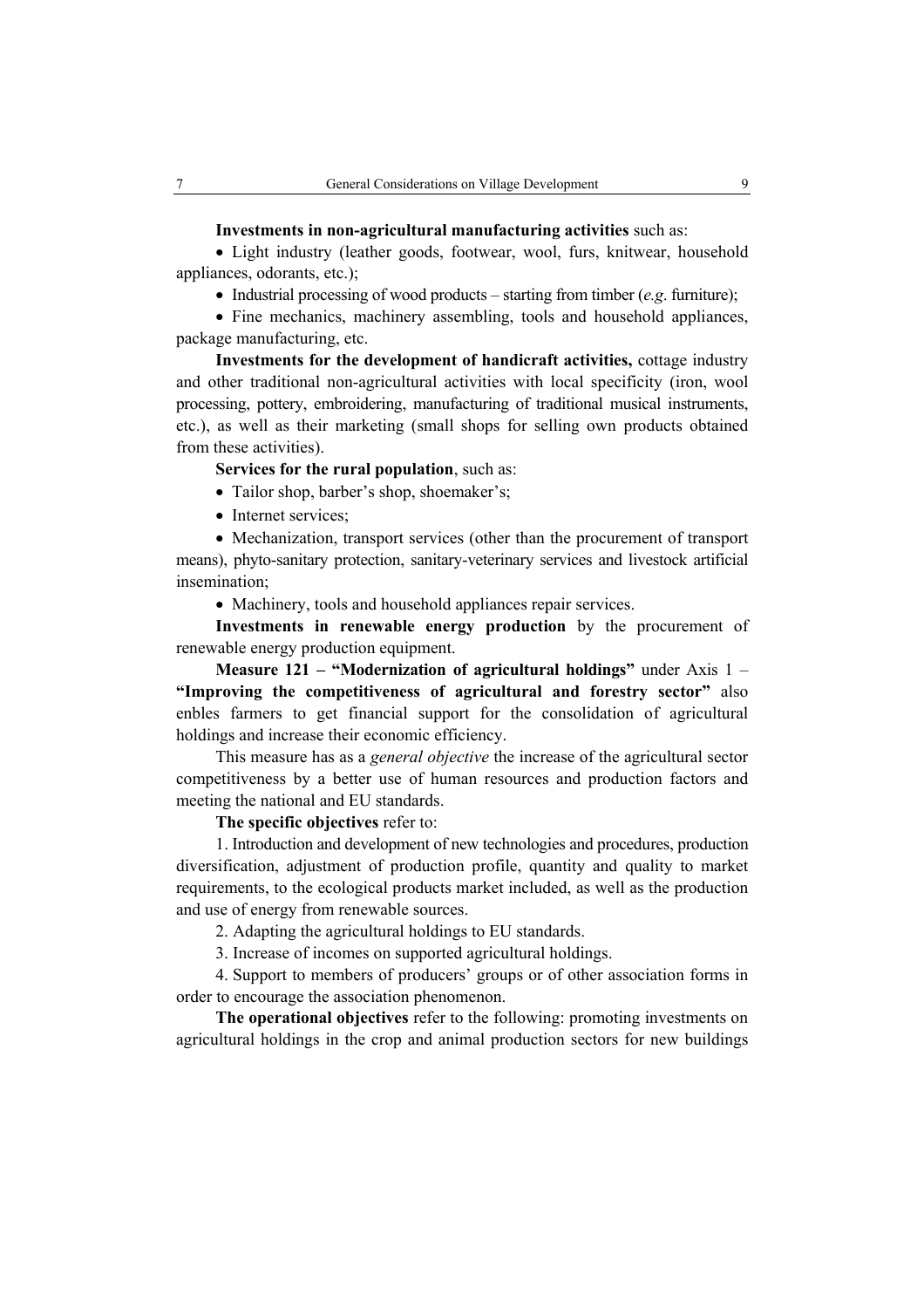and/or modernization of existing agricultural buildings on the territory of farms and of related utilities, procurement of new machinery and equipment, establishment of new plantations, etc.

The eligible investments under the measure are the following:

1. Construction and/or modernization of buildings used for the on-farm agricultural production, including those for environment protection.

2. Construction and/or modernization of internal or access road infrastructure in the agricultural sector, including utilities and fittings identified as necessary by the feasibility study or the justification report.

3. Construction and/or modernization of dairy farms.

4. Construction and/or modernization of glasshouses, of heating stations and irrigation works, ensuring the necessary utilities having in view the respect of environmental conditions.

5. Buying or procurement under leasing conditions of new tractors, harvesting combines, machinery, equipment, installations, tools and accessories, specialized equipment and software, identified as necessary in the feasibility study or justification report.

6. Buying or procurement under leasing conditions of new specialized means of transport, needed in the production activity, identified as necessary in the feasibility study or justification report.

7. Replacement of the noble vine plantations at the end of the biological production cycle (minimum 40 years) that are not included in the vine plantation restructuring/reconversion system supported through the European Agricultural Guarantee Fund (EAGF) within the Common Market Organization and establishment of table grape plantations.

8. Establishment of fruit tree, shrub and strawberry plantations.

9. Establishment of vine nurseries, fruit tree and shrub nurseries, other tree nurseries.

10. Investments for the production and sustainable use of energy from renewable sources on the farm.

11. Investments for the establishment of crops of forestry species with short production cycle and vegetative regeneration, for the purpose of renewable energy production.

12. Investments in apiculture, except for those made under the National Apiculture Program.

13. Investments for on-farm processing of agricultural products, comprising equipment for their sale, storage and cooling, etc.

14. The general costs of the project, according to Art. no.55 of the (EC) Regulation no.1974/2006, such as: fees for architects, engineers and consultants,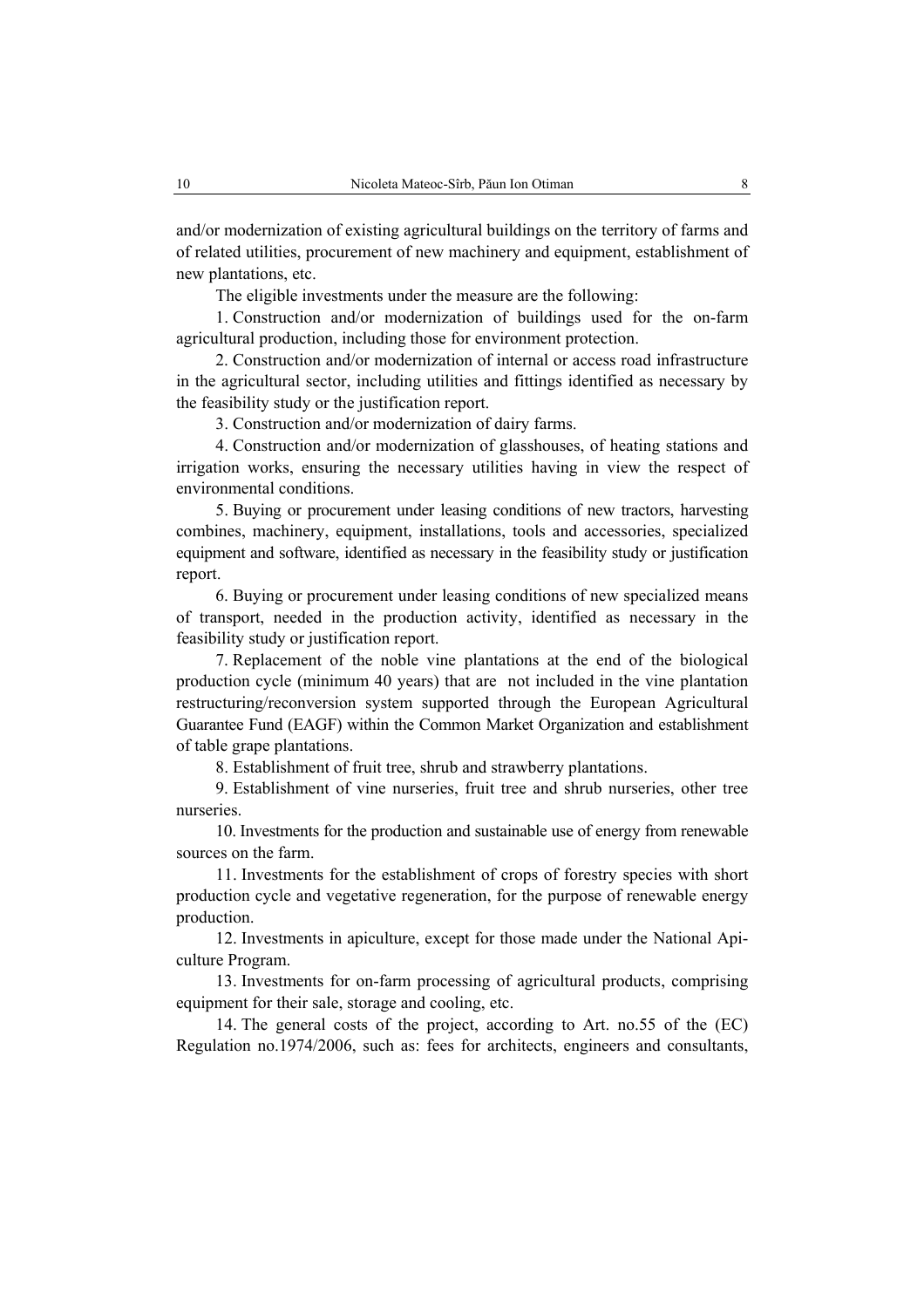feasibility studies, fees for issuing the necessary certificates, approvals and authorizations for project implementation, as they are mentioned in national legislation, the procurement of patents and licenses (maximum 8% of the total eligible value of project, if constructions are provided for in the project, and maximum 3% in the case when the project does not provide for carrying out construction work).

15. Necessary investments for adapting the farms for ecological agriculture.

16. Investments necessary for reaching conformity with EU standards.

# **5. CONCLUSIONS**

• After 1990, the Romanian villages, which had already been subject to transformations and country planning of communist type, continued their degradation process; this process also continue at present, despite Romanian being a EU Member State since 2007.

• The disappearance of the Romanian village as traditional organization form, with its own specificity, will result in the loss of the Romanian people's identity, and of our identity as nation.

• The manifestation of the globalization phenomenon, as well as the economic crisis effects also lead to the degradation of the Romanian countryside, as the peasant producers tend to become consumer peasants of the large supermarkets.

• The rural economy has significant differences by regions, by specific demographic, social and economic characteristics. This differentiation is noticeable mainly as regards the low level of incomes in the Romanian rural area, reflected by the low living standard of the population and the lack of alternative incomes.

• The statistical data reveal that **agriculture, food industry and forestry are of primordial importance for the rural economy**. The presence of nonagricultural activities, related to the primary sector, and mainly to the exploitation of natural resources and their processing, are non significant in economic terms.

• Agriculture restructuring will have a particular impact upon rural economy in general, having in view that agriculture continues to remain the most important activity in the rural area and a main income source on the rural households.

• The active population in the rural area, *i.e*. 46.3% of total rural population, can contribute to the economic growth in the countryside, if adequate stimulating means are identified, calling for the creation of jobs in the non-agricultural sectors, which can absorb the labour force released from agriculture.

• In the period 2007–2013 Romania benefits from financial support provided by the European Union through its policy, which is worth over 8 billion euro for investments in agriculture and rural development.